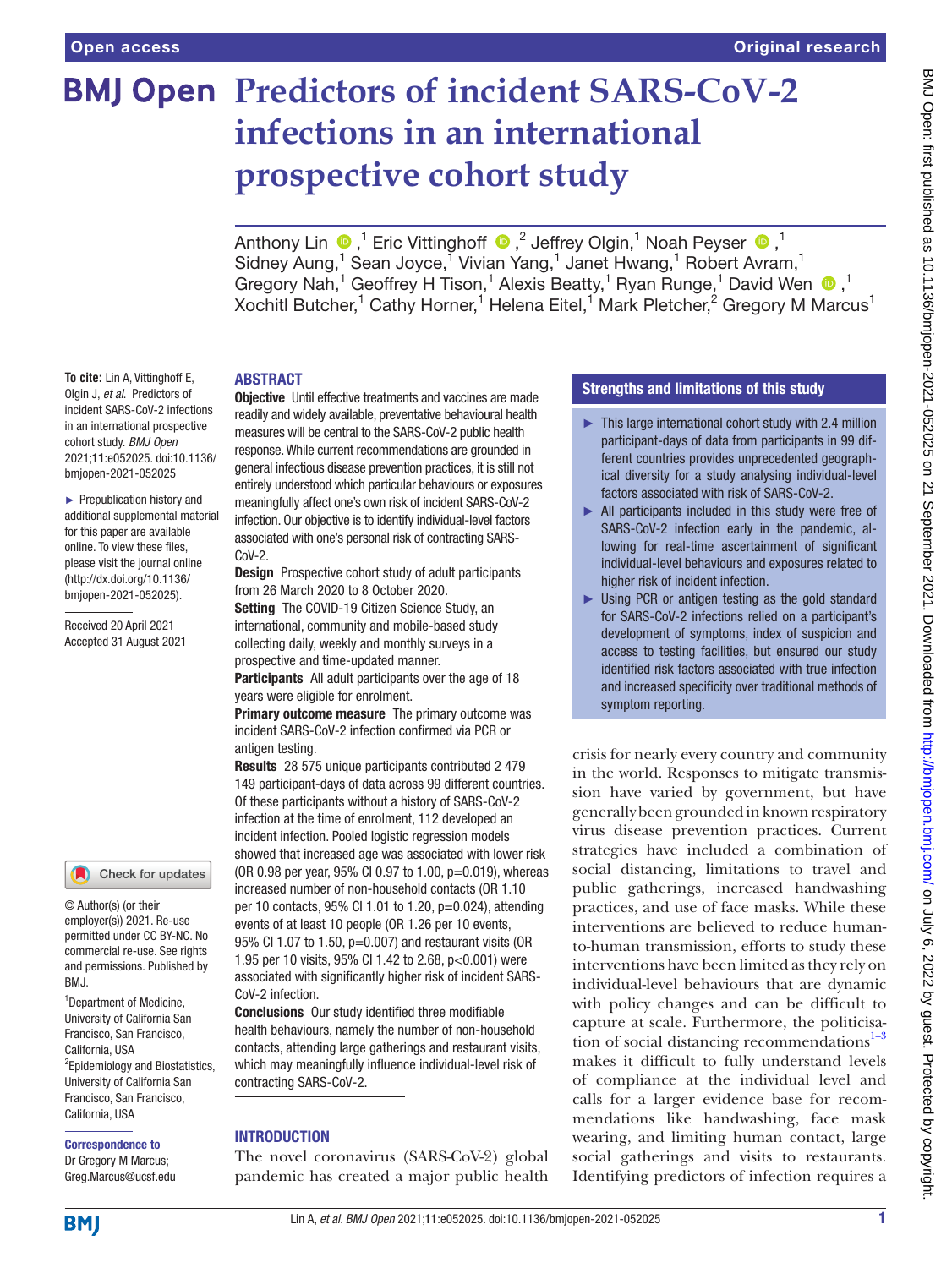#### Open access

longitudinal cohort study. The information gleaned from the longitudinal characterisation of SARS-CoV-2 infection risk factors may be crucial to understanding which strategies are most effective and can further inform public policy. Moreover, such data may help elucidate the individual behaviours directly under one's control to influence one's personal risk of contracting SARS-CoV-2.

While previous prospective studies have focused primarily on symptom detection and the constellation of symptoms associated with SARS-CoV-2 infection, $4\overline{4}$  mobile technology provides an opportunity to study the effects of various exposures and behaviours that can be ascertained prospectively, repeatedly and in nearly real time. The majority of previous research regarding SARS-CoV-2 has focused on hospitalised individuals, primarily those who already have the disease, and predictors of disease severity as opposed to those pertinent to developing infection. This is not surprising as accumulating sufficient numbers to characterise non-infected individuals at baseline and then follow them over time is generally timeconsuming and would require enrolment of particularly large numbers to derive useful results. While systematic reviews and meta-analyses of previous studies have investigated the efficacy of behavioural interventions,  $89$  we are not aware of a longitudinal cohort study in which risk factors have been characterised in detail prior to infection and exposures and behaviours tracked as individuals contracted (or did not contract) SARS-CoV-2 in the community.

Given the widespread use of smartphones and associated mobile apps, the technology is now available to regularly query large populations to assess patterns in SARS-CoV-2 infection rates based on individual-level exposures and behaviours. We have previously demonstrated the utility of this technology in characterising ambulatory cardio-vascular risk factors.<sup>[10–14](#page-9-3)</sup> In this study, we sought to use prospectively collected information from the COVID-19 Citizen Science Study to identify individual characteristics, exposures or behaviours associated with an increased risk of contracting SARS-CoV-2.

#### **METHODS**

#### Study design

The COVID-19 Citizen Science Study is a mobile application that enables longitudinal and time-updated collection of health survey and location data from thousands of global participants. The application was developed by a team of investigators at the University of California, San Francisco using the Eureka Digital Research Platform. Enrolment began on 26 March 2020 and is ongoing ([https://covid19.eurekaplatform.org/\)](https://covid19.eurekaplatform.org/). The current analysis included participant information collected until 8 October 2020. Enrolment is available to all adults over the age of 18 years and has been facilitated by press releases, social media and word of mouth.

Informed electronic consent was obtained remotely using mobile application at the time of study enrolment.

# Data collection

Surveys collected information about demographics, medical comorbidities, SARS-CoV-2 infection status, daily behaviours, environmental or social exposures, and symptoms. Surveys were written in English and met the Flesch-Kincaid criteria for eighth-grade reading level ([https://](https://readabilityformulas.com) [readabilityformulas.com](https://readabilityformulas.com)). Participants received a baseline survey at the time of enrolment ascertaining general demographic information such as age, race/ethnicity, sex, education level, MacArthur subjective social status, occupation, smoking patterns, presence of children or pets at home, and pre-existing medical comorbidities. After completing the baseline survey, participants then received daily surveys that enquired about current symptoms, household contacts and non-household contacts; weekly surveys that assessed changes to individual-level behaviours such as sleep, exercise, social distancing efforts, hand hygiene and use of face masks while out in public; and monthly surveys that collected information regarding employment, mood and alcohol consumption [\(online supplemental appendix 1\)](https://dx.doi.org/10.1136/bmjopen-2021-052025).

The MacArthur Subjective Social Status Ladder was used as a previously validated single-item question to capture the socioeconomic status of study participants, with higher point ratings indicating higher subjective social status.<sup>15 16</sup> Occupation was dichotomised based on working in healthcare or not. Exercise was defined as selfreported physical activity lasting for at least 20 min and resulted in heavy breathing or 'break[ing] a sweat' and was categorised into never/rarely, <1 time/month, <1 time/week, approximately weekly, 2–4 days/week and >4 days/week. Alcohol use was categorised into none, >0–7 standard drinks per week, >7–14 standard drinks per week and >14 standard drinks per week. Smoking activity was differentiated by use of cigarettes, e-cigarettes or marijuana and then dichotomised by any use in the last 30 days or not. Daily contacts were defined as any nonhousehold individual with which the participant was within 1.83 meters (6 feet) of during the course of the day.

Participants were queried regarding PCR or antigen testing at baseline and during the weekly survey. Using triggered logic, related questions distinguished between evidence of active infection with the PCR test from other tests, such as antibody tests (the latter were not considered sufficient to constitute incident infection). All participants who reported a positive PCR or antibody test for SARS-CoV-2 prior to enrolling in the study were excluded from this analysis. Self-reported positive PCR tests for SARS-CoV-2 were validated by contacting a sample of participants and obtaining documentation of test results [\(online supplemental appendix 2\)](https://dx.doi.org/10.1136/bmjopen-2021-052025).

# Patient and public involvement

The COVID-19 Citizen Science Study, which remains open to any interested adult with a smartphone, was designed to answer questions most relevant to patients and the lay public, with an emphasis on identifying clinically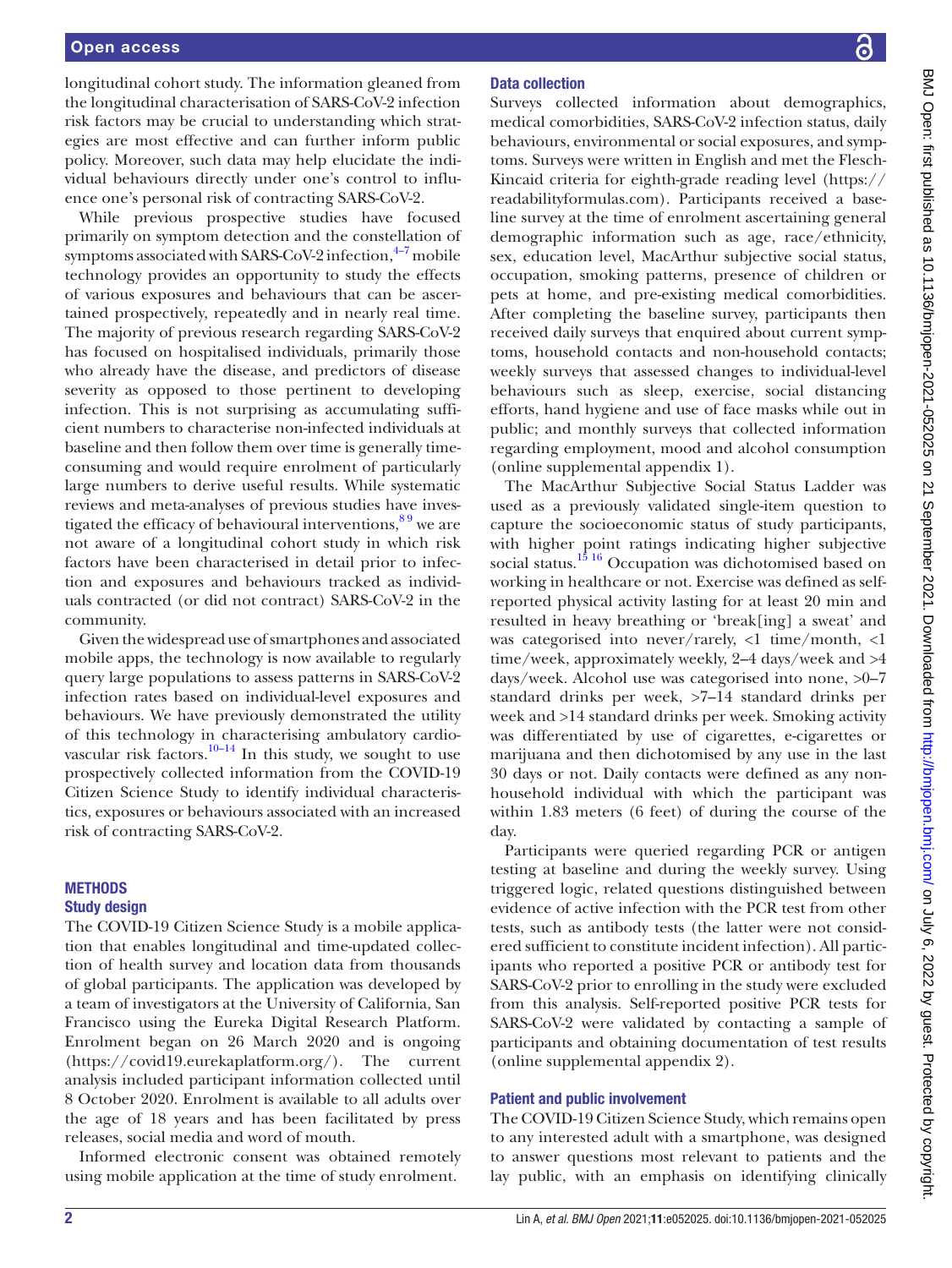relevant behaviours and exposures that can be modified or influenced by any individual. The study was launched using the National Institutes of Health-supported Eureka Digital Research Platform, which was heavily influenced by prior work designing and implementing the Health eHeart Study<sup>[17](#page-9-5)</sup>—from the beginning, these studies have included patients as key stakeholders, such as the Patient-Centered Outcomes Research Institute-supported Health eHeart Alliance, $18$  to assure that the user experience was relatable and understandable to interested participants around the world. Modifications of questions and the basic content of some research questions were derived from participant feedback received ad hoc and as a result of campaigns to solicit novel research questions from participants for incorporation into the study. All participants in the COVID-19 Citizen Science Study are encouraged to help with recruitment, with regular reminders via text messages, push notifications and newsletters to share the link and/or 'text back' with friends and family members. Results are disseminated back to COVID-19 Citizen Scientists in the form of data visualisations and text shared via newsletters, the study website and links sent via text message or app-based push notification.

# Statistical analyses

Baseline continuous variables are presented using mean and SD or median and IQR, while categorical variables are presented as frequencies (percentages), and compared between participants who reported incident infection and those remaining infection-free using t-tests for continuous variables and  $\chi^2$  tests for categorical variables. Pooled logistic regression models for repeated SARS-CoV-2 test results self-reported on the weekly surveys were used to identify factors, obtained from the baseline and earlier weekly and daily surveys, associated with incident infection. We considered demographics; pre-existing medical conditions; behavioural contributors such as mask wearing, hand hygiene and social distancing efforts; and individual exposures such as number of nonhousehold contacts, large gatherings, and visits to gyms,

restaurants and movie theatres. Exposures from earlier weekly and daily surveys were averaged over measurements obtained 4–21 days prior to the weekly survey providing the SARS-CoV-2 test result. All variables associated with SARS-CoV-2 infection with p values <0.1 in the pooled logistic regression models adjusting for only a three-knot restricted cubic spline in calendar date were included in a fully adjusted pooled logistic regression model. In a sensitivity analysis, backward deletion was used to select a more parsimonious pooled logistic regression model retaining covariates with p values <0.05. These models all used robust SEs to account for clustering of the repeated weekly SARS-CoV-2 test results by participant. Additionally, recognising the importance of geographical location, sensitivity analyses restricted to US participants were performed accounting for clustering by countybased Federal Information Processing System (FIPS) and zip codes. All analyses used complete case data. Two-tailed p values <0.05 were considered statistically significant. All statistical analyses were performed using Stata V.16.

# **RESULTS**

After excluding 628 participants with prevalent SARS-CoV-2 infection, 28 575 individuals without a history of SARS-CoV-2 infection at baseline contributed 2 479 149 participant-days of data to the COVID-19 Citizen Science Study across 99 different countries, including all 50 states in the USA ([figure](#page-2-0) 1). The mean proportion of participants who completed at least one health survey during a study week was 88.6%±5.0% and the mean proportion of participants who completed at least one health survey during a study month was  $98.1\% \pm 1.6\%$  [\(online supple](https://dx.doi.org/10.1136/bmjopen-2021-052025)[mental tables 1 and 2](https://dx.doi.org/10.1136/bmjopen-2021-052025)). Of the total study population, 112 participants (0.4%) developed a SARS-CoV-2 infection during the study period. Differences in participant demographics, baseline comorbidities, behaviours and exposures between participants who became infected during



<span id="page-2-0"></span>Figure 1 Location of all study participants. The blue shading represents the number of participant-days by county within the USA and by nation in the world. The red shading illustrates all participants infected by SARS-CoV-2 during the study period.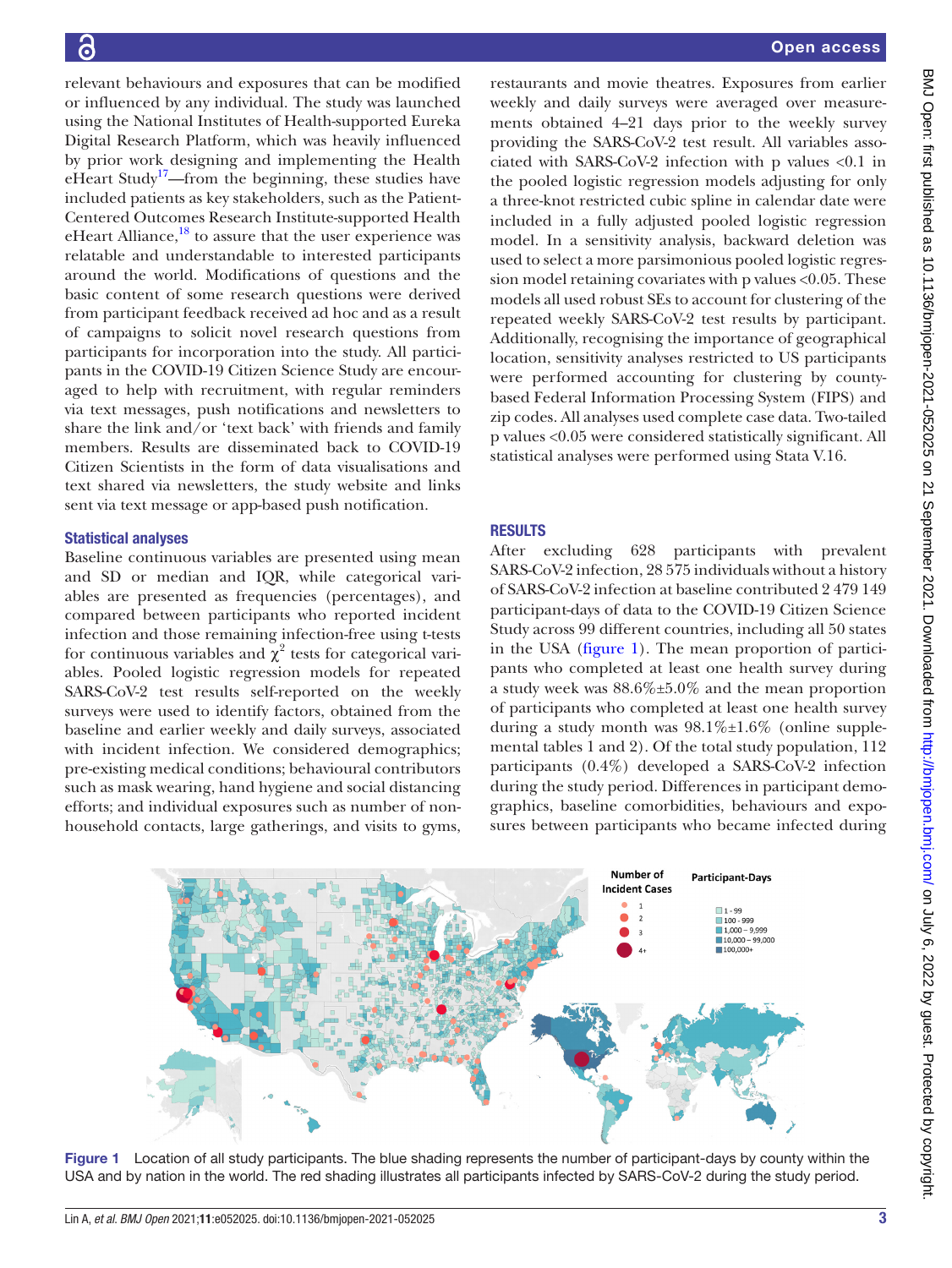the study period and those who did not are displayed in [table](#page-4-0) 1.

After adjusting only for age, sex, race/ethnicity and calendar date, older age, higher education level, higher subjective social status and increased alcohol use were associated with lower risk, while working in healthcare, a history of HIV, e-cigarette use, less exercise frequency, increased number of recent contacts, attending gatherings with at least 10 people, and visiting movie theatres and restaurants were each associated with a higher risk of incident SARS-CoV-2 infection [\(table](#page-6-0) 2). Importantly, pertinent factors that failed to exhibit statistically significant relationships included common medical comorbidities like hypertension, diabetes, coronary artery disease, congestive heart failure, atrial fibrillation, asthma or chronic obstructive pulmonary disease, as well as handwashing practices and mask wearing frequency. Pooled logistic regression models that incorporated all eligible predictors showed that increased age was associated with lower risk of developing a SARS-CoV-2 infection, whereas increased number of contacts, attending events of at least 10 people and visits to restaurants were associated with significantly higher risk of later testing positive for SARS-CoV-2 [\(figure](#page-8-0) 2). Backward stepwise deletion did not change any of the statically significant relationships ([online supplemental table 3](https://dx.doi.org/10.1136/bmjopen-2021-052025)). Similarly, the sensitivity analysis using county-based FIPS and zip codes as random effects in USA-based data did not meaningfully change the results [\(online supplemental tables 4 and 5\)](https://dx.doi.org/10.1136/bmjopen-2021-052025).

#### **DISCUSSION**

Among an international cohort free of SARS-CoV-2 at baseline and tracked longitudinally, prospectively and in a time-updated manner, increased number of daily non-household contacts within 1.83 meters (6 feet), events of 10 or more individuals and restaurant visits each independently predicted a higher risk of developing SARS-CoV-2 infection. Increased age was associated with a lower risk of subsequently developing SARS-CoV-2 infection.

As of 22 March 2021, there have been over 123 million confirmed cases of SARS-CoV-2 and over 2.7 million  $SARS-CoV-2$ -related deaths worldwide.<sup>19</sup> The pandemic has been exacerbated by a recent resurgence of a 'second wave' of SARS-CoV-2 cases and confirmation of new strains with potentially increased transmissibility. The pandemic has spurred international efforts to improve testing capabilities, $20$  identify therapies to treat the novel coronavirus $2^1$  and develop vaccines designed to prevent it.[22 23](#page-9-10) Even as vaccines from biopharmaceutical companies like Pfizer and Moderna are being delivered, distribution to members of the public has been slow in nearly every country and community, with only countries like Israel, the United Arab Emirates, Chile and the UK managing to administer at least 40 vaccine doses per 100 people[.24](#page-9-11) Until and if production, distribution, administration and acceptability of approved vaccines can satisfy

the overwhelming need throughout the international community, the identification of preventative health behaviours under an individual's control is crucial to the SARS-CoV-2 public health response.

The COVID-19 Citizen Science Study launched on 26 March 2020 and has been ongoing while recommendations to limit disease transmission continue to evolve at variable rates across the globe. The study has been prospectively collecting data through the initial shelter-in-place recommendations in early 2020 and continues to capture changes in behavioural health patterns as the second spike of SARS-CoV-2 infections surmounts. Our study observed an increased association of SARS-CoV-2 infection in individuals who reported higher numbers of recent contacts. In a similar vein, increased attendance of events of 10 or more people and restaurant visits were associated with increased odds of developing SARS-CoV-2 infection. Given our general understanding of disease transmission for respiratory viruses and recent research characterising the asymptomatic transmission of SARS-CoV-2, $^{25\,26}$  these findings are bolstered by biological plausibility. They add to previous research supporting the use of government-mandated phys-ical distancing policies to reduce SARS-CoV-2 incidence<sup>[27 28](#page-9-13)</sup> and suggest that behaviours to minimise human-to-human interaction could be effective means to lower one's individual risk of contracting SARS-CoV-2. To our knowledge, this is the first longitudinal cohort to determine that such behaviours among individuals prior to infection actually influence risk.

While the lower risk among older individuals may at first glance appear counterintuitive, this may be consistent with similar protective behaviours and compliance with social distancing behaviours, especially given data reporting high incidence of SARS-CoV-2 in nursing homes $^{29}$  as well as disproportionately higher rates of hospitalisation and death in older populations infected with SARS-CoV-2.<sup>[30 31](#page-9-15)</sup> If such phenomena were operative, the fact that we were unable to detect differences in such behaviours (such as significant relationships between hand hygiene or mask wearing) may be due to collinearity with age and/or suboptimal ascertainment of the actual protective approaches used by older individuals. Also contrary to most reports, medical comorbidities thought to increase one's risk of morbidity and mortality from SARS-CoV-2, $32\,33$  such as hypertension, diabetes, congestive heart failure, chronic obstructive pulmonary disease, cancer and history of myocardial infarctions, were not retained predictors in our multivariate models, suggesting that prior comorbidities may affect one's response to SARS-CoV-2, but may not play a large role in an individual's risk of contracting SARS-CoV-2.

While previous studies have observed benefits in universal masking at the community level,  $3435$  our study did not reveal a clear association between an individual's mask wearing behaviour and their risk for SARS-CoV-2 infection. Similarly, self-reported frequency of handwashing did not seem to consistently correlate with SARS-CoV-2 incidence as well. Simple frequencies of mask wearing and handwashing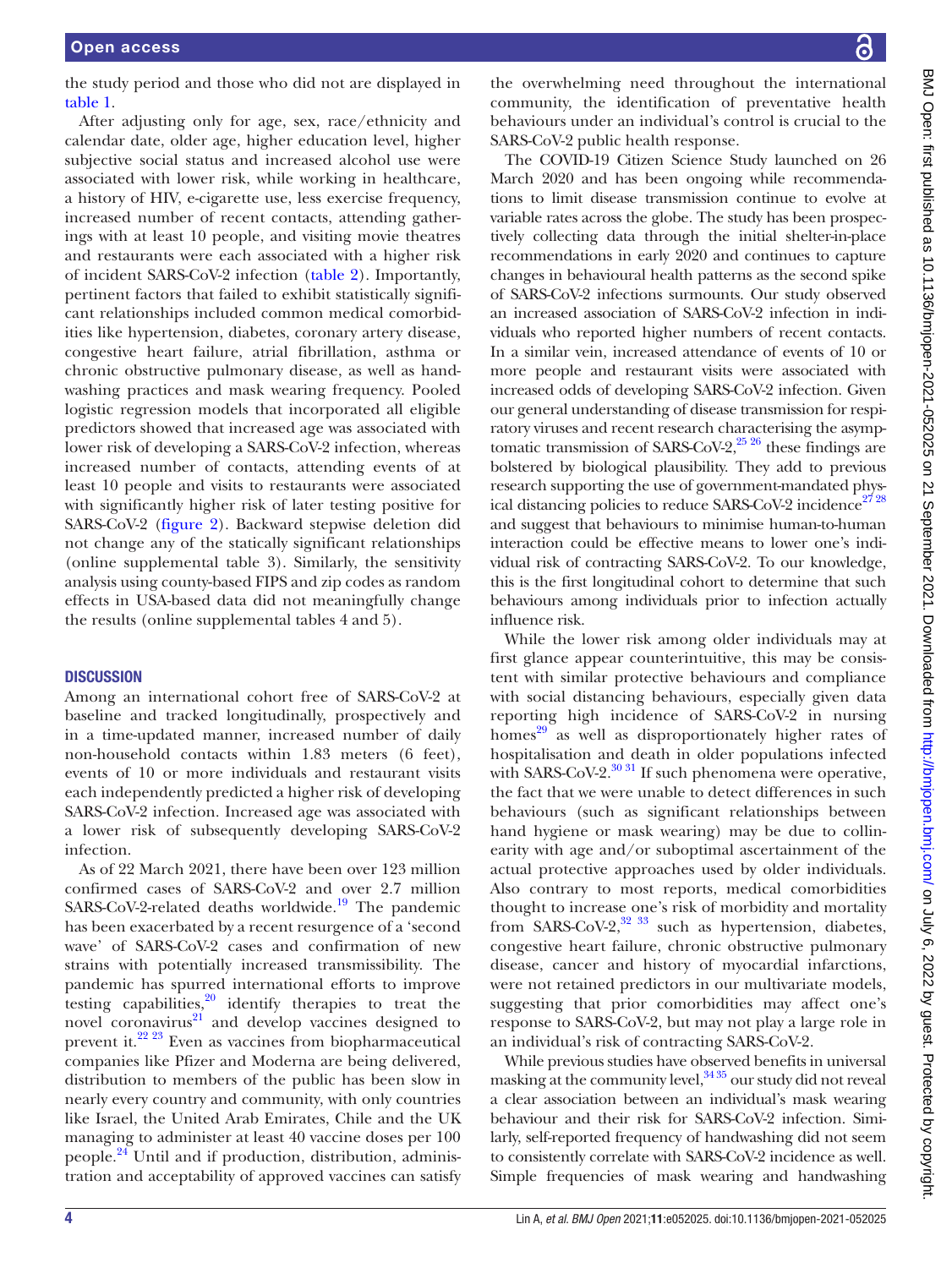<span id="page-4-0"></span>Table 1 Demographics, comorbidities and behavioural risk factors of participants in the COVID-19 Citizen Science Study assessed at the time of enrolment, divided by participants who later tested positive for COVID-19 during the study period and participants who did not

|                                                      | <b>Participants with</b><br>incident SARS-CoV-2<br>$(n=112)$ | <b>Participants without</b><br>incident SARS-CoV-2<br>$(n=28 463)$ | P value |
|------------------------------------------------------|--------------------------------------------------------------|--------------------------------------------------------------------|---------|
| Age, median (IQR)                                    | 46.0 (37.0-55.5)                                             | 44.0 (36.0-55.0)                                                   | 0.84    |
| Age category, n (%)                                  |                                                              |                                                                    | 0.71    |
| $18 - 29$                                            | 12 (10.7)                                                    | 2594 (9.2)                                                         |         |
| $30 - 39$                                            | 26 (23.2)                                                    | 7832 (27.7)                                                        |         |
| $40 - 49$                                            | 31(27.7)                                                     | 7121 (25.2)                                                        |         |
| $50 - 59$                                            | 27(24.1)                                                     | 6041 (21.3)                                                        |         |
| $60+$                                                | 16 (14.3)                                                    | 4711 (16.6)                                                        |         |
| Female biological sex, n (%)                         | 71 (65.1)                                                    | 18 908 (67.7)                                                      | 0.79    |
| Race/ethnicity, n (%)                                |                                                              |                                                                    | 0.25    |
| White                                                | 94 (86.2)                                                    | 23 814 (85.2)                                                      |         |
| <b>Black</b>                                         | 2(1.8)                                                       | 229(0.8)                                                           |         |
| Hispanic (any race)                                  | 9(8.3)                                                       | 1902 (6.8)                                                         |         |
| Asian or Pacific Islander                            | 1(0.9)                                                       | 1384 (5.0)                                                         |         |
| Other (including multiracial)                        | 3(2.8)                                                       | 618(2.2)                                                           |         |
| Highest level of education, median, n (%)            |                                                              |                                                                    | < 0.001 |
| Less than high school                                | 1(0.9)                                                       | 101(0.4)                                                           |         |
| High school graduate                                 | 8(7.3)                                                       | 882 (3.2)                                                          |         |
| Some college                                         | 24 (22.0)                                                    | 4091 (14.7)                                                        |         |
| College graduate                                     | 40 (36.7)                                                    | 9891 (35.4)                                                        |         |
| Postgraduate                                         | 33 (30.3)                                                    | 12 690 (45.5)                                                      |         |
| Other                                                | 3(2.8)                                                       | 247(0.9)                                                           |         |
| MacArthur Subjective Social Status Ladder, mean (SD) | 6.6(1.5)                                                     | 6.9(1.6)                                                           | 0.054   |
| Working in healthcare, n (%)                         | 31(27.7)                                                     | 5719 (20.1)                                                        | 0.046   |
| Medical comorbidities, n (%)                         |                                                              |                                                                    |         |
| <b>Atrial fibrillation</b>                           | 2(1.8)                                                       | 835 (3.0)                                                          | 0.47    |
| Anaemia                                              | 8(7.2)                                                       | 2957 (10.5)                                                        | 0.26    |
| AnaemiaAsthma                                        | 9(8.0)                                                       | 2815 (9.9)                                                         | 0.5     |
| Coronary artery disease                              | 2(1.8)                                                       | 693 (2.4)                                                          | 0.65    |
| Cancer                                               | 5(4.5)                                                       | 908 (3.2)                                                          | 0.45    |
| Congestive heart failure                             | 1(0.9)                                                       | 174 (0.6)                                                          | 0.71    |
| <b>COPD</b>                                          | 2(1.8)                                                       | 444 (1.6)                                                          | 0.84    |
| <b>Diabetes</b>                                      | 8(7.1)                                                       | 1163(4.1)                                                          | 0.11    |
| Hypertension                                         | 31(27.7)                                                     | 5675 (20.1)                                                        | 0.045   |
| <b>HIV</b>                                           | 3(2.7)                                                       | 108(0.4)                                                           | < 0.001 |
| Other immunodeficiency                               | 4(3.6)                                                       | 542 (1.9)                                                          | 0.21    |
| History of heart attack                              | 2(1.8)                                                       | 283 (1.0)                                                          | 0.4     |
| Sleep apnoea                                         | 13 (11.7)                                                    | 3019 (10.8)                                                        | 0.75    |
| History of stroke                                    | 2(1.8)                                                       | 355(1.3)                                                           | 0.6     |
| Alcohol use                                          |                                                              |                                                                    | 0.1     |
| None                                                 | 26 (24.8)                                                    | 6541 (25.7)                                                        |         |
| >0-7 drinks per week                                 | 60 (57.1)                                                    | 13 362 (52.6)                                                      |         |
| >7-14 drinks per week                                | 18(17.1)                                                     | 3764 (14.8)                                                        |         |

**Continued**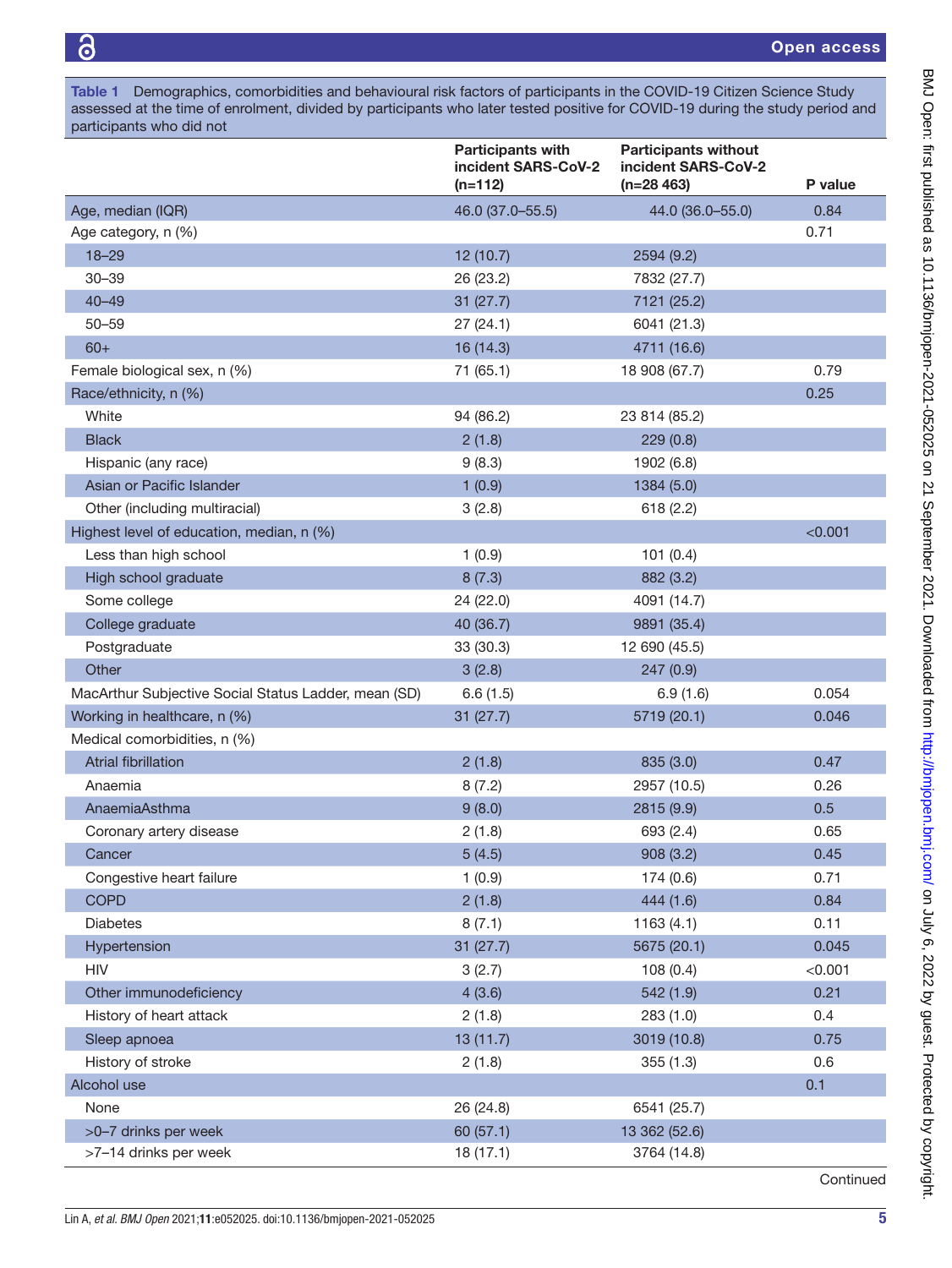| Table 1<br>Continued                                                   |                                                              |                                                                    |         |  |
|------------------------------------------------------------------------|--------------------------------------------------------------|--------------------------------------------------------------------|---------|--|
|                                                                        | <b>Participants with</b><br>incident SARS-CoV-2<br>$(n=112)$ | <b>Participants without</b><br>incident SARS-CoV-2<br>$(n=28 463)$ | P value |  |
| >14 drinks per week                                                    | 1(1.0)                                                       | 1743 (6.9)                                                         |         |  |
| Smoking                                                                |                                                              |                                                                    |         |  |
| Cigarette use in the last 30 days                                      | 8(7.2)                                                       | 1421 (5.0)                                                         | 0.29    |  |
| E-cigarette use in the last 30 days                                    | 5(4.5)                                                       | 723 (2.6)                                                          | 0.19    |  |
| Marijuana use in the last 30 days                                      | 10(9.0)                                                      | 2650 (9.5)                                                         | 0.87    |  |
| Sleep duration, median (IQR)                                           | $7.0(6.0 - 8.0)$                                             | $7.0(6.0 - 8.0)$                                                   |         |  |
| Living with children at home, n (%)                                    | 34 (30.4)                                                    | 8926 (31.6)                                                        | 0.78    |  |
| Living with pets at home, n (%)                                        | 73 (65.8)                                                    | 18 442 (64.9)                                                      | 0.86    |  |
| Use of face masks, n (%)                                               |                                                              |                                                                    | 0.29    |  |
| 'Never'                                                                | 10(9.3)                                                      | 1650 (6.0)                                                         |         |  |
| 'Sometimes'                                                            | 17(15.7)                                                     | 3359 (12.2)                                                        |         |  |
| 'Most times'                                                           | 75 (69.4)                                                    | 20 591 (74.8)                                                      |         |  |
| 'Always'                                                               | 6(5.6)                                                       | 1910 (6.9)                                                         |         |  |
| Handwashing frequency, n (%)                                           |                                                              |                                                                    | 0.32    |  |
| <1 time/day                                                            | 0(0)                                                         | 55(0.2)                                                            |         |  |
| $~1$ time/day                                                          | 1(0.9)                                                       | 341 (1.2)                                                          |         |  |
| 2-4 times/day                                                          | 16 (14.3)                                                    | 4699 (16.5)                                                        |         |  |
| 5-10 times/day                                                         | 47 (42.0)                                                    | 13 866 (48.7)                                                      |         |  |
| >10 times/day                                                          | 48 (42.9)                                                    | 9502 (33.4)                                                        |         |  |
| Exercise frequency, n (%)                                              |                                                              |                                                                    | < 0.001 |  |
| Never/rarely                                                           | 5(4.5)                                                       | 1591 (5.6)                                                         |         |  |
| <1 time/month                                                          | 16 (14.3)                                                    | 2369 (8.3)                                                         |         |  |
| <1 time/week                                                           | 23 (20.5)                                                    | 3678 (12.9)                                                        |         |  |
| Approximately weekly                                                   | 12(10.7)                                                     | 3668 (12.9)                                                        |         |  |
| 2-4 days/week                                                          | 30(26.8)                                                     | 8956 (31.5)                                                        |         |  |
| >4 days/week                                                           | 23 (20.5)                                                    | 8107 (28.5)                                                        |         |  |
| Number of contacts in the past 24 hours, mean (SD)                     | 3.8(6.2)                                                     | 3.1(7.3)                                                           | 0.36    |  |
| Number of events with 10 or more people in the past<br>week, mean (SD) | 3.8(14.0)                                                    | 1.9(9.8)                                                           | 0.035   |  |
| Number of gym visits in the past week, mean (SD)                       | 0.4(3.4)                                                     | 0.9(6.6)                                                           | 0.5     |  |
| Number of visits to movie theatres in the past week, mean<br>(SD)      | 0.1(0.9)                                                     | 0.1(1.6)                                                           | 0.81    |  |
| Number of visits to restaurants in the past week, mean<br>(SD)         | 3.4(9.3)                                                     | 2.2(7.7)                                                           | 0.095   |  |
|                                                                        |                                                              |                                                                    |         |  |

COPD, chronic obstructive pulmonary disease.

behaviours may be too confounded or measured too imprecisely to observe a consistent trend in our data. Additionally, the higher prevalence of healthcare workers in the study population may have resulted in participants having higher rates of mask wearing and handwashing, but also higher risk of infection, thereby degrading any associations between predictor and outcome. As such, these negative results should be interpreted cautiously in the context of the study design, and insufficient power may render negative results (or lack of associations) less informative than the statistically significant relationships (positive results) that have been observed thus far (even if in the absence of a longitudinal cohort with time-updated assessments as described here).

Our study has a number of important limitations to note. While focusing on individual-level behaviours mitigated issues involving compliance compared with studies examining state-level or country-level government mandates, self-report is still a subjective process and still prone to bias based on differing definitions of qualitative words (ie, 'sometimes' vs 'most times'). However, health survey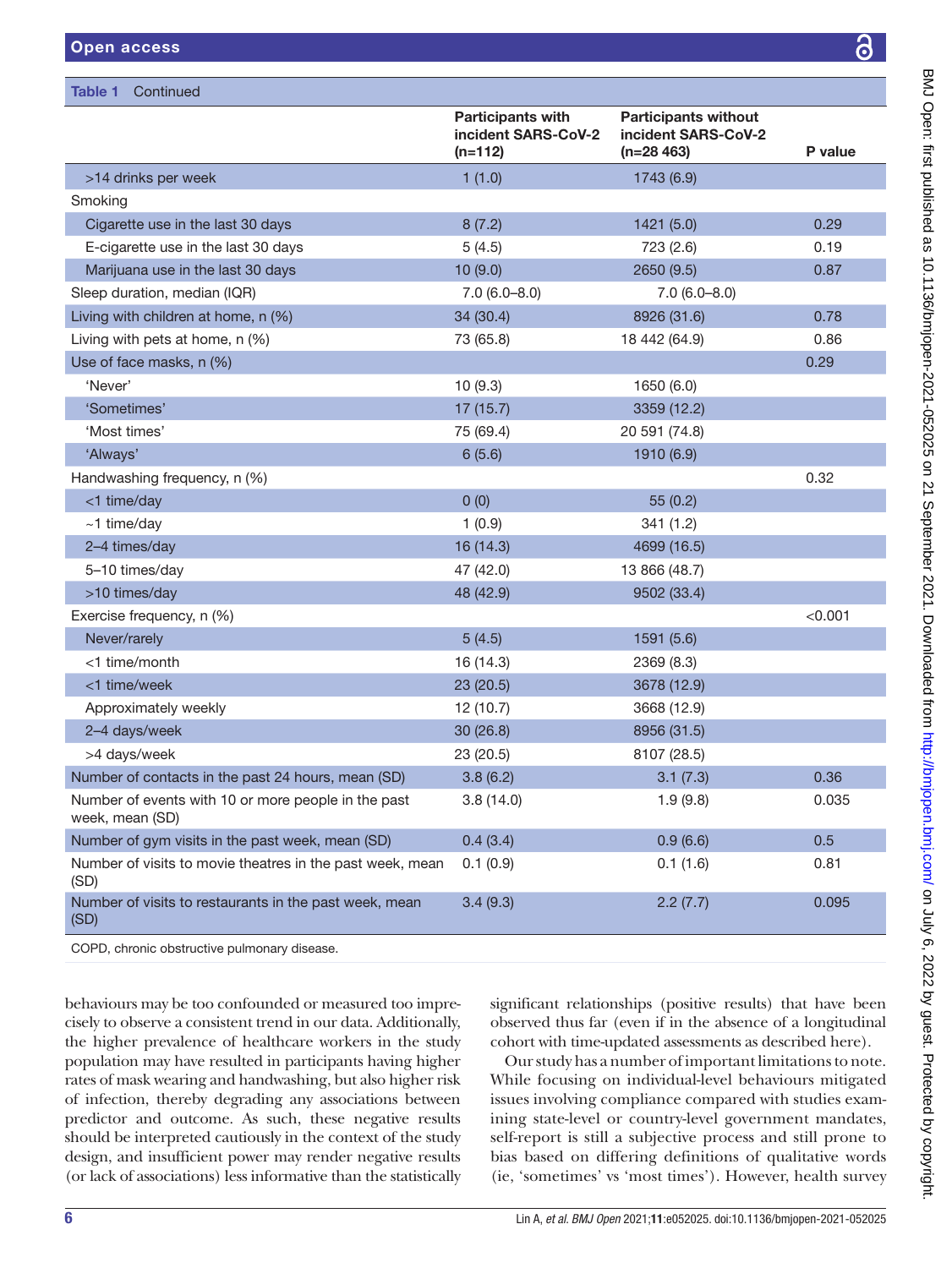<span id="page-6-0"></span>

| Table 2 Minimally adjusted odds of incident SARS-CoV-2 infection |           |               |         |                   |  |
|------------------------------------------------------------------|-----------|---------------|---------|-------------------|--|
|                                                                  | <b>OR</b> | 95% CI        | P value | Group p value     |  |
| Age (years)                                                      | 0.98      | 0.96 to 0.99  | < 0.001 |                   |  |
| Female biological sex                                            | 0.94      | 0.63 to 1.39  | 0.76    |                   |  |
| Race/ethnicity                                                   |           |               |         |                   |  |
| White                                                            | Reference |               |         | $0.35*$           |  |
| <b>Black</b>                                                     | 2.04      | 0.50 to 8.27  | 0.32    | $0.24$ †          |  |
| Hispanic (any race)                                              | 1.2       | 0.61 to 2.39  | 0.59    |                   |  |
| Asian or Pacific Islander                                        | 0.18      | 0.02 to 1.26  | 0.08    |                   |  |
| Other (including multiracial)                                    | 1.22      | 0.39 to 3.85  | 0.73    |                   |  |
| Highest level of education                                       |           |               |         |                   |  |
| Less than high school                                            | Reference |               |         | $< 0.001*$        |  |
| High school graduate                                             | 0.91      | 0.11 to 7.44  | 0.93    | $< 0.001$ †       |  |
| Some college                                                     | 0.51      | 0.07 to 3.87  | 0.52    | $0.42$ ‡          |  |
| College graduate                                                 | 0.34      | 0.05 to 2.56  | 0.3     |                   |  |
| Postgraduate                                                     | 0.2       | 0.03 to 1.51  | 0.12    |                   |  |
| Other                                                            | 1.02      | 0.10 to 10.02 | 0.99    |                   |  |
| MacArthur Subjective Social Status Ladder (per point on scale)   | 0.87      | 0.79 to 0.96  | 0.004   |                   |  |
| Working in healthcare                                            | 1.66      | 1.09 to 2.50  | 0.017   |                   |  |
| Medical comorbidities                                            |           |               |         |                   |  |
| Atrial fibrillation                                              | 0.38      | 0.09 to 1.55  | 0.18    |                   |  |
| Anaemia                                                          | 0.65      | 0.32 to 1.34  | 0.24    |                   |  |
| Asthma                                                           | 0.78      | 0.40 to 1.55  | 0.48    |                   |  |
| Coronary artery disease                                          | 0.46      | 0.11 to 1.89  | 0.28    |                   |  |
| Cancer                                                           | 0.96      | 0.39 to 2.34  | 0.92    |                   |  |
| Congestive heart failure                                         | 0.99      | 0.14 to 7.09  | 0.99    |                   |  |
| <b>COPD</b>                                                      | 0.84      | 0.21 to 3.44  | 0.81    |                   |  |
| <b>Diabetes</b>                                                  | 1.37      | 0.67 to 2.83  | 0.39    |                   |  |
| Hypertension                                                     | 1.13      | 0.75 to 1.71  | 0.56    |                   |  |
| <b>HIV</b>                                                       | 5.31      | 1.65 to 17.12 | 0.005   |                   |  |
| Other immunodeficiency                                           | 1.57      | 0.58 to 4.25  | 0.37    |                   |  |
| History of heart attack                                          | 1.16      | 0.28 to 4.73  | 0.84    |                   |  |
| Sleep apnoea                                                     | 0.91      | 0.51 to 1.62  | 0.74    |                   |  |
| History of stroke                                                | 1.        | 0.25 to 4.08  | 1       |                   |  |
| Alcohol use                                                      |           |               |         |                   |  |
| None                                                             | Reference |               |         | $0.25*$           |  |
| >0-7 drinks per week                                             | 0.95      | 0.60 to 1.51  | 0.83    | 0.13 <sub>†</sub> |  |
| >7-14 drinks per week                                            | 1.01      | 0.55 to 1.84  | 0.97    | $0.047 \ddagger$  |  |
| >14 drinks per week                                              | 0.13      | 0.02 to 0.95  | 0.044   |                   |  |
| Smoking                                                          |           |               |         |                   |  |
| Cigarette use in the last 30 days                                | 1.91      | 0.94 to 3.88  | 0.07    |                   |  |
| E-cigarette use in the last 30 days                              | 2.98      | 1.64 to 5.41  | < 0.001 |                   |  |
| Marijuana use in the last 30 days                                | 1.03      | 0.56 to 1.84  | 0.93    |                   |  |
| Mean sleep duration (per hour of sleep)                          | 1.13      | 0.86 to 1.49  | 0.37    |                   |  |
| Living with children at home                                     | 1.23      | 0.89 to 1.71  | 0.21    |                   |  |
| Living with pets at home                                         | 1.35      | 0.88 to 2.07  | 0.17    |                   |  |
| Use of face masks, last 4-21 days                                |           |               |         |                   |  |
| 'Never'                                                          | Reference |               |         |                   |  |

Continued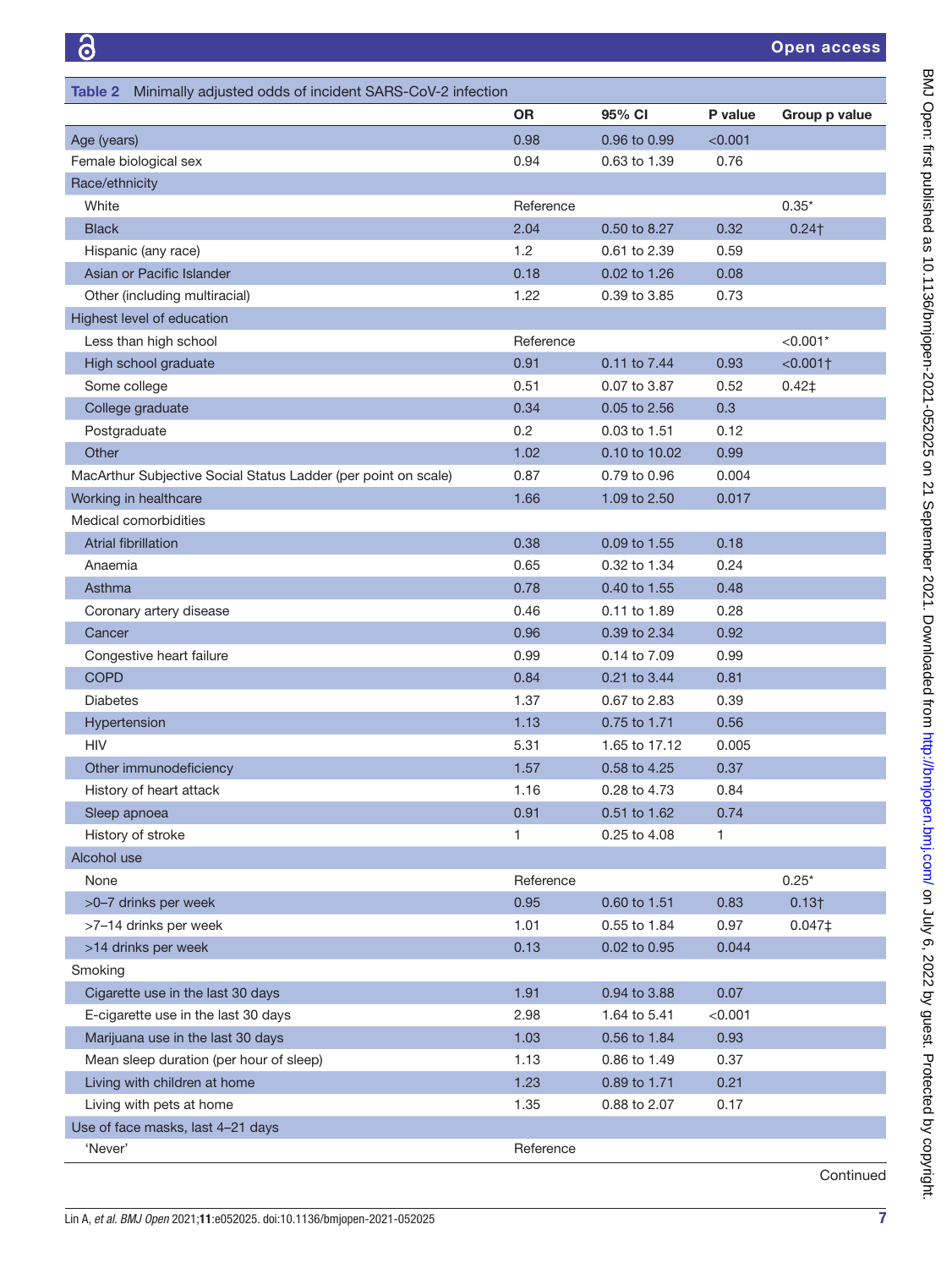Table 2 Continued

|                                                                  | <b>OR</b> | 95% CI       | P value | Group p value |
|------------------------------------------------------------------|-----------|--------------|---------|---------------|
| 'Sometimes'                                                      | 1.15      | 0.50 to 2.61 | 0.74    |               |
| 'Most times' or 'Always'                                         | 1.11      | 0.45 to 2.72 | 0.82    |               |
| Handwashing frequency, last 4-21 days                            |           |              |         |               |
| <2 times/day                                                     | Reference |              |         |               |
| 2-4 times/day                                                    | 1.36      | 0.65 to 2.81 | 0.41    |               |
| 5-10 times/day                                                   | 1.08      | 0.59 to 1.95 | 0.8     |               |
| >10 times/day                                                    | 1.5       | 0.81 to 2.77 | 0.2     |               |
| Exercise frequency, last 4-21 days                               |           |              |         |               |
| <1 time/month                                                    | Reference |              |         |               |
| <1 time/week                                                     | 2.21      | 1.31 to 3.76 | 0.003   |               |
| Approximately weekly                                             | 1.25      | 0.76 to 2.04 | 0.38    |               |
| 2-4 days/week                                                    | 1.18      | 0.73 to 1.92 | 0.5     |               |
| >4 days/week                                                     | 0.91      | 0.51 to 1.64 | 0.76    |               |
| Number of contacts (per 10), last 4-21 days                      | 1.17      | 1.09 to 1.26 | < 0.001 |               |
| Number of events with 10 or more people (per 10), last 4-21 days | 1.04      | 1.03 to 1.05 | < 0.001 |               |
| Number of gym visits (per 10), last 4-21 days                    | 0.59      | 0.15 to 2.35 | 0.45    |               |
| Number of visits to movie theatres (per 10), last 4-21 days      | 2.17      | 1.10 to 4.27 | 0.025   |               |
| Number of visits to restaurants (per 10), last 4-21 days         | 2.06      | 1.57 to 2.70 | < 0.001 |               |

\*Overall heterogeneity.

†Heterogeneity of non-reference levels.

‡Linear trend.

COPD, chronic obstructive pulmonary disease.

data were ascertained prospectively and time-updated daily and weekly to minimise recall bias, and self-report remains likely the most effective method to ascertain individual-level behaviours. As the study required smartphone ownership and use, it is possible that the COVID-19 Citizen Science Study participants represent a more affluent and more technologically savvy population compared with the general population. Although this would limit generalisability instead of internal validity, our diverse recruitment methods were meant to mitigate risks of sampling bias. The distribution of study participants throughout nearly 100 different countries and every state in the USA provides fairly unprecedented geographical diversity for a study that also ascertains participantreported behaviours. There are an innumerable number of behaviours that could have been asked on surveys; we limited our questioning to behaviours previously identified by national and international health organisations and/or those with some biological plausibility as effective means of prevention, such as social distancing, handwashing and use of face masks. While PCR testing for SARS-CoV-2 relies on a participant's development of symptoms, index of suspicion and available access to a testing facility, all factors that may have led to under-reporting of all SARS-CoV-2 infections in the study population, the use of these tests to identify SARS-CoV-2 infections ensured that our analyses identified risk factors associated with

true infection and increased specificity over traditional methods of symptom reporting. Because identification of predictors was determined by testing for statistical significance, we acknowledge that the effect sizes for some of the identified covariates may be small and of questionable clinical relevance. However, this approach enabled us to be as inclusive as possible without constraining potentially relevant predictors based on preconceived assumptions. Finally, all data in the COVID-19 Citizen Science Study were collected prospectively as an observational study. While this allows for diverse and rapid sampling of a large population to inform global efforts combating the SARS-CoV-2 pandemic, it remains prone to residual and unmeasured confounding.

In conclusion, the COVID-19 Citizen Science Study, in its prospective and time-updated collection of health data, has identified readily modifiable behaviours that may increase one's individual risk of contracting SARS-CoV-2. Increased number of contacts within 1.83 meters (6 feet), events of 10 or more people and visits to restaurants each independently predicted higher risk of contracting SARS-CoV-2 during the pandemic, while one's demographics, prior medical comorbidities, and adherence to handwashing and face mask wearing were not significant predictors of SARS-CoV-2. During a resurgence of SARS-CoV-2 and continued strain on local governments to balance transmission risk with restrictions on daily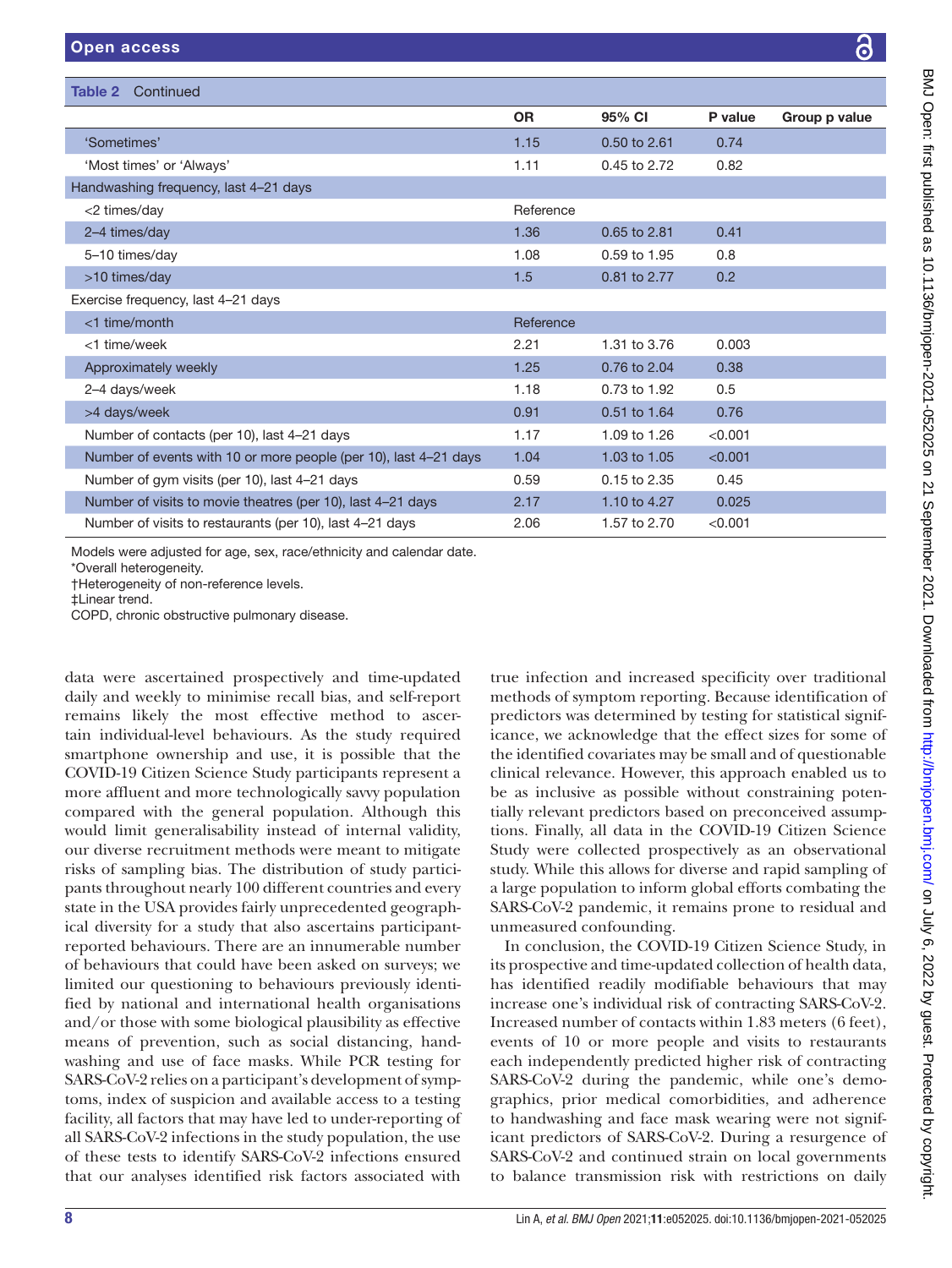



<<< SARS-CoV-2 Infection Less Likely

SARS-CoV-2 Infection More Likely >>>

<span id="page-8-0"></span>Figure 2 Forest plot of all eligible predictors in pooled logistic regression models. Higher scores in the MacArthur Subjective Social Status Ladder reflect participants with self-reported higher socioeconomic standing. Large gathering was defined as any gathering in which 10 or more people were present. The reference group for predictors marked with an asterisk (\*) was compared with non-Hispanic white participants.

life, our study provides community leaders and members of the public with at least three modifiable health behaviours within an individual's control that may lower one's personal risk of contracting SARS-CoV-2 during this pandemic.

# Twitter Robert Avram [@Robertavrammd](https://twitter.com/Robertavrammd)

Contributors GMM, JO and MP are the principal investigators for the COVID-19 Citizen Science Study and obtained funding for the study. The COVID-19 Citizen Science Study software platform was developed and maintained by NP, SJ, VY, JH, RR, DW, XB, CH and HE. AL, NP, SJ, VY, JH, RR, DW, XB, CH and HE assisted in data collection. AL, EV, JO, NP, SA, SJ, VY, JH, RA, GN, GHT, AB, RR, DW, XB, CH, HE, MP and GMM interpreted the data. AL, EV and GMM wrote the initial manuscript. AL, EV, SJ and GN made the figures. AL, EV, JO, NP, SA, SJ, VY, JH, RA, GN, GHT, AB, RR, DW, XB, CH, HE, MP and GMM provided critical comments during analysis of the data, revised the manuscript and approved the final manuscript for submission.

Funding This work was supported by IU2CEB021881-01 and 3U2CEB021881-05S1 from the NIH/NIBIB, to GMM, JO and MP.

Map disclaimer The inclusion of any map (including the depiction of any boundaries therein), or of any geographic or locational reference, does not imply the expression of any opinion whatsoever on the part of BMJ concerning the legal status of any country, territory, jurisdiction or area or of its authorities. Any such expression remains solely that of the relevant source and is not endorsed by BMJ. Maps are provided without any warranty of any kind, either express or implied.

Competing interests None declared.

Patient consent for publication Not required.

Ethics approval The study was approved by the University of California, San Francisco Institutional Review Board (#17-21879).

Provenance and peer review Not commissioned; externally peer reviewed.

Data availability statement Data are available upon reasonable request. All data relevant to the study are included in the article or uploaded as supplemental information.

Supplemental material This content has been supplied by the author(s). It has not been vetted by BMJ Publishing Group Limited (BMJ) and may not have been peer-reviewed. Any opinions or recommendations discussed are solely those of the author(s) and are not endorsed by BMJ. BMJ disclaims all liability and responsibility arising from any reliance placed on the content. Where the content includes any translated material, BMJ does not warrant the accuracy and reliability of the translations (including but not limited to local regulations, clinical guidelines, terminology, drug names and drug dosages), and is not responsible for any error and/or omissions arising from translation and adaptation or otherwise.

Open access This is an open access article distributed in accordance with the Creative Commons Attribution Non Commercial (CC BY-NC 4.0) license, which permits others to distribute, remix, adapt, build upon this work non-commercially, and license their derivative works on different terms, provided the original work is properly cited, appropriate credit is given, any changes made indicated, and the use is non-commercial. See: [http://creativecommons.org/licenses/by-nc/4.0/.](http://creativecommons.org/licenses/by-nc/4.0/)

#### ORCID iDs

Anthony Lin <http://orcid.org/0000-0001-9548-6194> Eric Vittinghoff <http://orcid.org/0000-0001-8535-0920> Noah Peyser <http://orcid.org/0000-0003-4529-8325> David Wen<http://orcid.org/0000-0003-1986-2164>